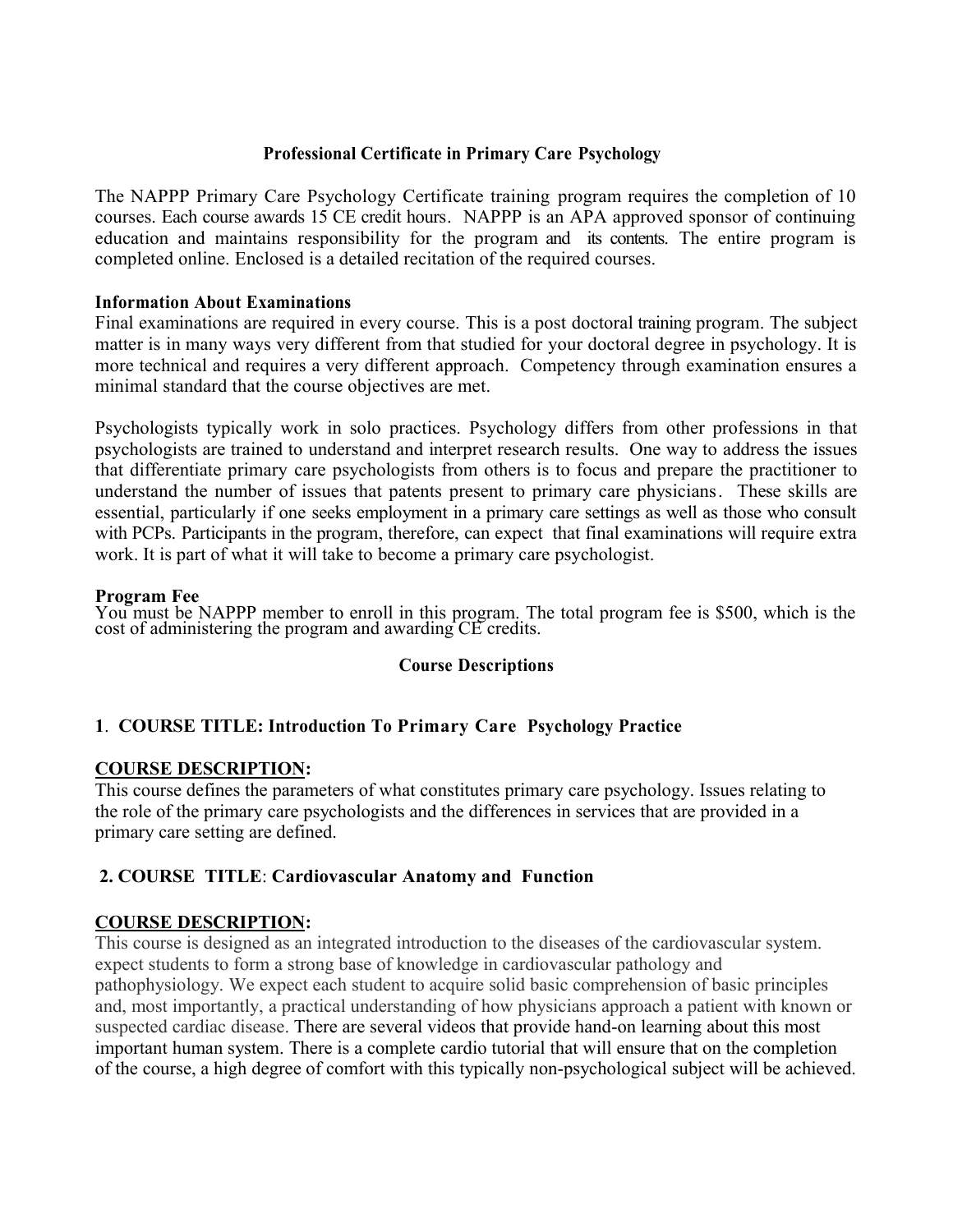# **3. COURSE TITLE: Hepatic Anatomy, Function & Diseases**

# **COURSE DESCRIPTION:**

This course is an in-depth presentation of everything that a medical psychologist needs to know and understand about the hepatic system. Having a good working knowledge of hepatic function and the diseases associated with hepatic illness is essential when working in an integrated healthcare setting. Knowledge of hepatic function is particularly important for patients who are on medications. The course materials include several video presentations.

## **4. COURSE TITLE: Respiratory Anatomy, Function & Diseases**

# **COURSE DESCRIPTION:**

This course provides an introduction to the anatomy, function and diseases of the respiratory system. Many times patients who are experiencing breathing problems are wrongly diagnosed with having an anxiety disorder. This course provides clinicians with a working knowledge to distinguish respiratory dysfunction and illness from other disorders. Students should emerge from the course with an understanding of the physiological and pathologic changes that occur in patients with a variety of respiratory diseases, and they should be able to correlate the pathological and physiological changes with the symptoms.

### **5**. **COURSE TITLE**: **Renal Anatomy, Function & Diseases**

## **COURSE DESCRIPTION:**

This course is an in-depth presentation of the information that a medical psychologist needs to know and understand about renal function and illness. Having a good working knowledge of renal function and the disease associated with dysfunction is essential when working in an integrated healthcare setting. Knowledge of renal function is particularly important for patients who are on medications. The course materials include several video presentations

# **6. COURSE TITLE: Basic Pharmacology**

### **COURSE DESCRIPTION:**

This course provides an overview of principles and basics, divided into Pharmacokinetics (how does the human body handle drugs) and Pharmacodynamics (how do drugs affect the human body), and is concluded by an overview of Autonomic Nervous System Pharmacology.

# **7. COURSE TITLE: Clinical Medicine In Practice**

### **COURSE DESCRIPTION:**

Focus of this course is on the use of medications and physical illnesses typically encountered in the clinical practice of medical psychologists. Topics covered include: when medications are appropriate, assessment protocols, risks and rewards when using medications and controlling adverse events.

### **8**. **COURSE TITLE: Physical and Laboratory Assessment**

# **COURSE DESCRIPTION:**

Topics covered include: body functions and systems affected by disease, performing physical assessments and other types of examinations, how to read blood panels, and other assessments used in medical practice. This class will prepare participants to evaluate lab tests commonly used in medical practice so that the medical psychologists can effectively understand and communicate with other healthcare professions.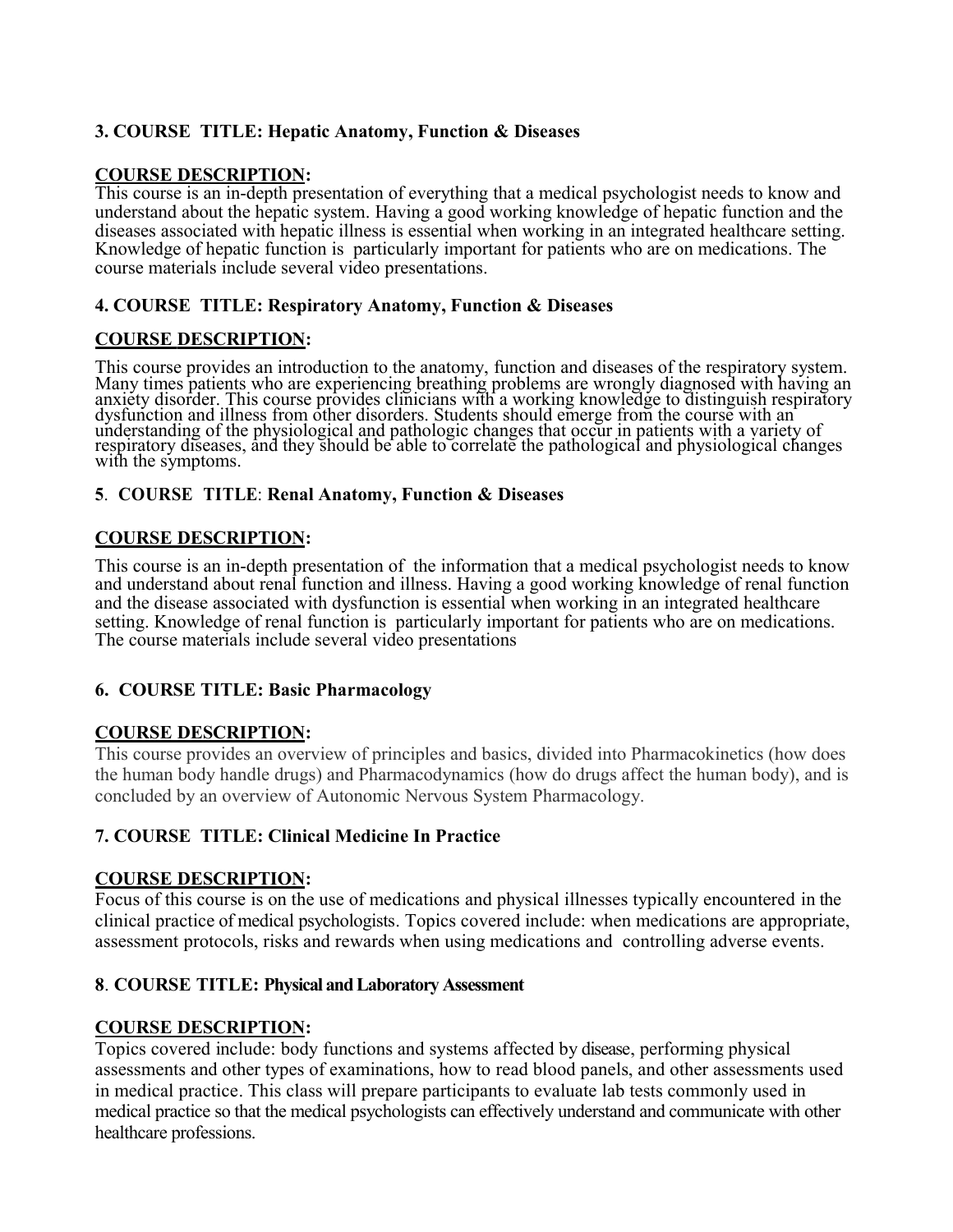## **9**. **COURSE TITLE: Introduction To Pharmacotherapeutics**

### **COURSE DESCRIPTION:**

This course covers clinical application of psychotropic medications to the treatment of major mental disorders. major drug classes: Anxiolytics, Antidepressants, Neuroleptics, Mood Stabilizers, Hypnotics, and drugs that treat side effects from these medications are presented in detail. Pharmacological effects, diagnostic and indicators for use are discussed along with when not to prescribe. Research on these medications and drug classes receive particular attention including placebo response and gender and ethnic responses to medications

## **10**. **COURSE TITLE: Ethics and Research In Pharmacological Treatment**

#### **COURSE DESCRIPTION:**

This course covers all aspects of the ethical and technical aspects of pharmacological research as it relates to prescribing. Students will also Learn key concepts in the language of medical terminology. Topics include the ethical relationships of psychopharmacological principles and agents typically encountered in clinical practice. This course integrates and builds upon the psychologist's prior knowledge of research issues but applied this to pharmacological agents. Student's will learn how to evaluate new drug research and gain knowledge of the pitfalls of clinical trials.

| <b>APPLICATION</b>                                                 |
|--------------------------------------------------------------------|
| <b>National Alliance of Professional Psychology Providers</b>      |
| <b>Professional Certificate Program in Primary Care Psychology</b> |

| Name:                                                                         | Date:                   |
|-------------------------------------------------------------------------------|-------------------------|
| <b>Address:</b>                                                               | City:                   |
| <b>ZIP Code:</b><br>Telephone:<br>State:                                      |                         |
| Degree: Ph.D. Psy.D. Ed.D                                                     |                         |
| <b>School Doctorate was earned:</b>                                           | <b>Year Obtained:</b> / |
| <b>Email Address:</b>                                                         |                         |
| <b>State Where Licensed:</b>                                                  | <b>License Number:</b>  |
| Is your license current: Yes<br>$\bf{N0}$                                     |                         |
| Are you now under investigation for any ethical or criminal complaint? Yes No |                         |
| Can you briefly describe your practice?                                       |                         |
|                                                                               |                         |
|                                                                               |                         |
|                                                                               |                         |
|                                                                               |                         |
|                                                                               |                         |
|                                                                               |                         |
|                                                                               |                         |
|                                                                               |                         |
|                                                                               |                         |
|                                                                               |                         |
|                                                                               |                         |
|                                                                               |                         |
|                                                                               |                         |